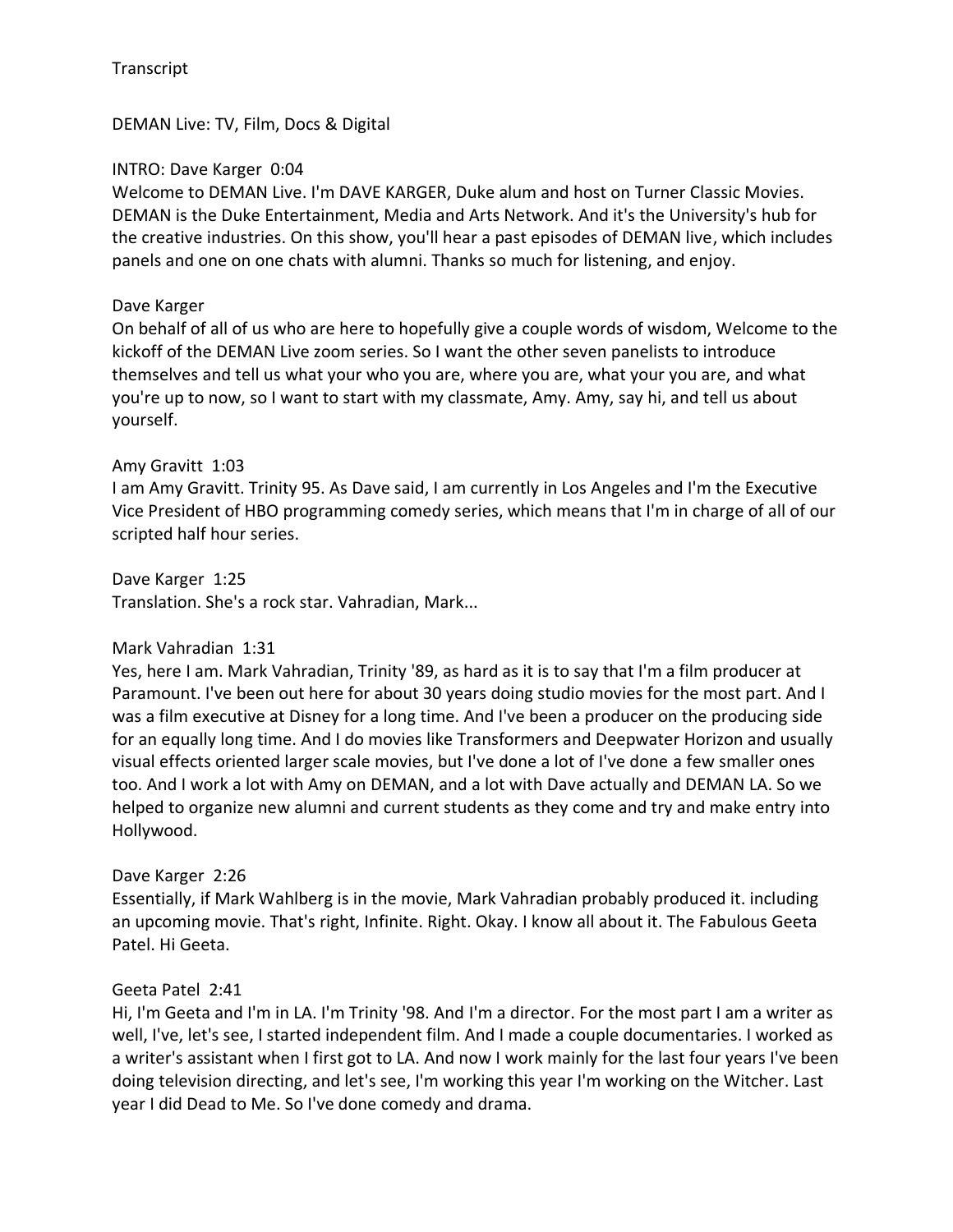### Dave Karger 3:18

She also made one of the documentary she made is called Meet the Patels and it's about her family and it is hilarious. I highly, highly recommend it. Robb Chavis.

### Robb Chavis 3:28

Yeah. Robb Chavis, Trinity '98, former lawyer turned writer and on currently producer level writer on blackish on ABC. Pretty much ever right now. I work on films and write my own features and all of that stuff to stay in busy the way a writer has to but that's what I'm working right now.

### Dave Karger 3:51

Robb was one of the keynote speakers at deema weekend a couple months ago and he had the crowd hanging on his every word. Where's Julian? Here.

### Julien Thuan 4:01

Julien Thuan, Trinity '97. I'm an agent at United Talent Agency. I also supervise the film literary group, which is writers directors producers. On the film side. I also supervise the media rights group, which is our book to film and television also journalists, articles, etc. And, you know, visually represent a bunch of, you know, people who work in both film and television and in publishing.

Dave Karger 4:34 And we have two young alumns with us as well. Hi, Chandler.

### Chandler Phillips 4:40

Hello, Hi. My name is Chandler and I am a documentarian I had a fellowship through CDS and I currently work at Sundance Institute in the impact engagement and advocacy department and so many words in that but essentially, we're here to support artists on Particularly impact producing and advocacy work at the field level.

Dave Karger 5:05

Thank you so much. And Jade is with us, say hi Jade. Tell us about yourself.

### Jade Richard-Craven 5:10

Hey, everybody, I'm Jade. I'm in LA right now. I'm class of 2015. Did Duke in LA and I am an aspiring writer, and I'm also Director of Development for fighting 99th Entertainment, a small company that my boss has an overall deal with Amazon right now. So yeah.

### Dave Karger 5:31

Great. Alright, so that's all the housekeeping. So, I want to get to some of the questions that were submitted. I want to start with a question that I want to point towards Amy Gravitt and also Chandler, and it involves what work is like and a work life is like now. So obviously, with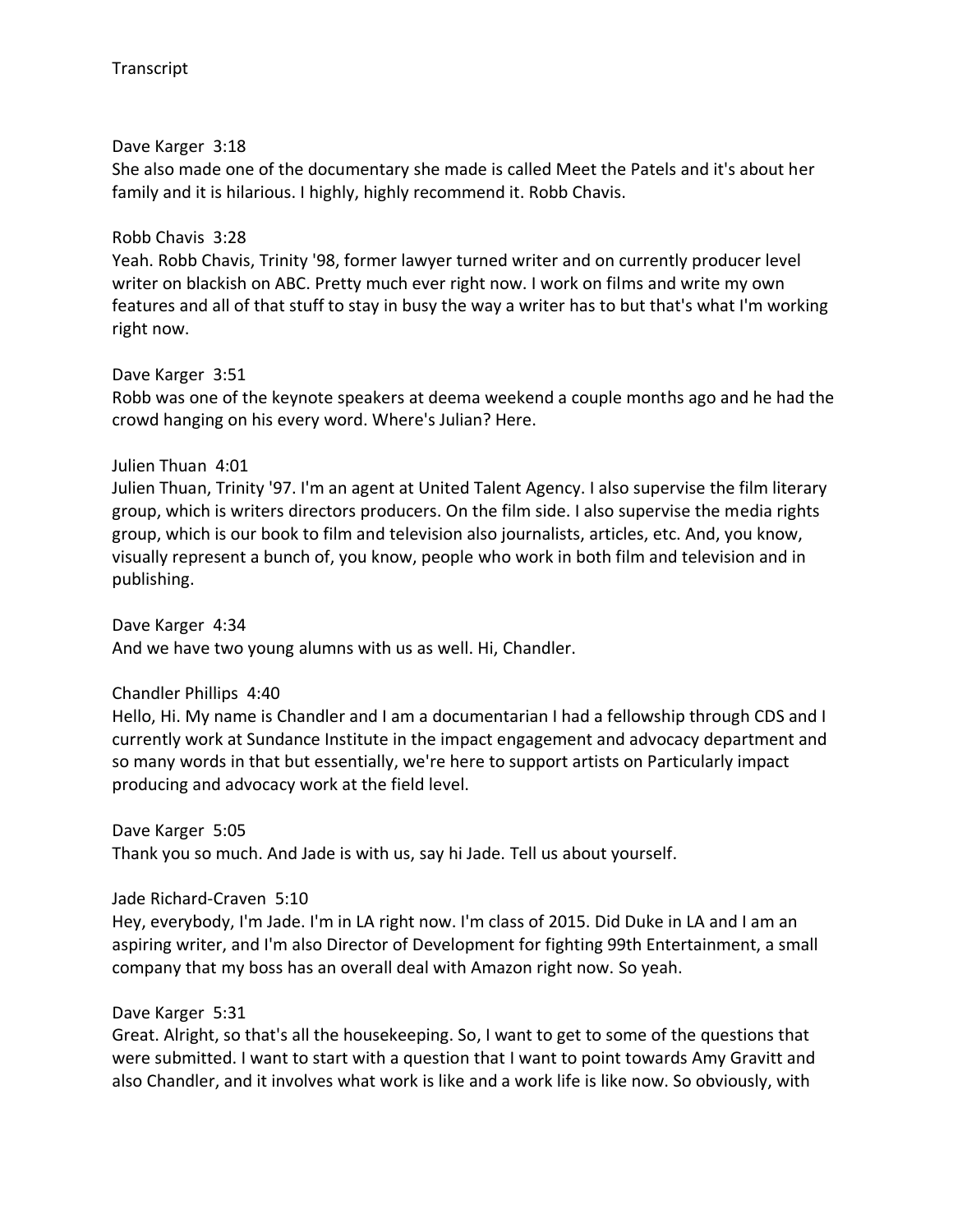everybody working from home, Amy, what is working from home look like? For you? And then Chandler answer after me, please.

### Amy Gravitt 5:59

Um, I would say there are so many more emails very practically speaking. It's interesting production aside, when this hit, I had a couple of shows about to go into production. So the first couple of weeks, we're just about pivoting those shows, and sort of winding them down until we can all go back to work safely again. So there were sort of two weeks of figuring that out. And now it's calmed down into what I guess is the pace of the new normal, which is both very much the same, in that there's a lot that we can do working with writers not seeing one another. But I have to say I do miss that. I do miss just seeing people face to face and talking face to face. And I think there are some details that can get lost. So you have to be just sort of extra careful. Um, and on top of things and and I have to say I have to not small children at home, but I have an eight-year-old and 11-year-old. So I'm going back and forth between supervising google classroom and, and working in a way that they didn't necessarily blur together before all of this.

#### Dave Karger 7:23

Have there been any really hard decisions that this whole situation has forced you to make?

#### Amy Gravitt 7:30

I would just say that whole situation is hard, but not necessarily one hard decision to point to like we haven't changed the fate of the show, because I feel lucky in that way.

Dave Karger 7:43 Good. How about you, Chandler? What's different now?

### Chandler Phillips 7:45

Yeah, well, also, so many emails, so many zooms. I've never been on a platform as much. And so I think that just the logistical. It's a lot of screen time. And then for the Institute, we do a lot of programming and events. And so we had like 58 events planned for March to August, that all had to be cancelled or reformatted. So it's a lot of shifting our thinking of like, What does engagement look like? How are we participating with artists? How does this affect like long term? Because I think this is an opportunity to sort of reimagine how we interact with audiences and think about accessibility and, and those sorts of things that have been big conversations. And so there's this like, bucket of urgent things of just like supporting the artists that come to our programs and our labs, and then long term thinking of what does this mean for Sundance in the future?

### Dave Karger 8:46

Anyone else who's who's on this panel that's had like a major, I mean, we've all had upheaval, but has anyone has something just that's been kind of devastating and harder to deal with? Don't be shy.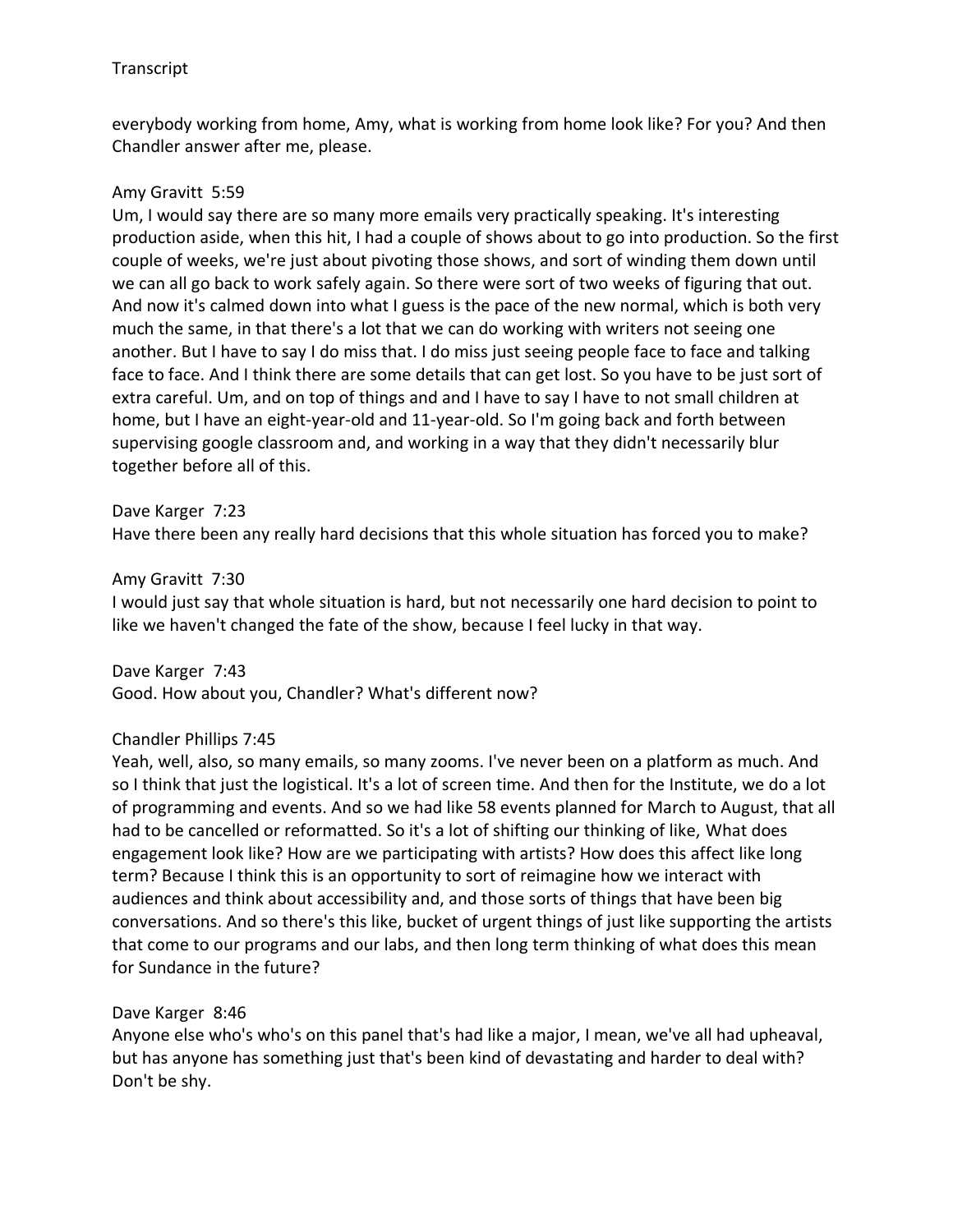### Mark Vahradian 9:03

No, I mean, for me, for me, I don't know about devastating...devastating will be laying people off and and, you know, people have families and and need need the financial, you know, income of the show. That's, that's really hard. I haven't had to do that yet. We had a movie, though. That was set up in Malaysia, and they were counting on that. And we had a good relationship with the production entity there. And as Corona came through Asia, we moved, our insurance was canceled for Asia.

So we moved it to Dominican Republic. And we were setting up for Dominican Republic. And then basically the world was shut down. So we basically stopped and we were meant to be starting that movie in a month. You know, so we had crewed up to some extent and All that has to be shut down. And now, you know, it's just a waiting game. And then the production difficulties are we don't even know what those will be at. I mean, we don't know that we can get insurance. That's not a studio movie. What's interesting about that is the insurance companies will not insure for Coronavirus, related delays to that movie. So if you're making a movie to major studio, and the studio is self insure, so it doesn't really matter, they're willing to take the risk on if you're making it for the in this case, it's Lionsgate or, or if you're making it purely independently, you cannot make the movie without insurance, and you cannot get insurance for Corona.

Therefore, the banks will not finance your movie, because you don't have insurance. And what I'm being told is, last time this happened around September 11. The solution was the United States government would back the banks to back movies, believe it or not, so they're waiting for the US government to say, we will support your your, your movies, and that's what they did before. And we're hoping that's what they'll do again.

### Dave Karger 11:06

Great. Next question. I want to direct towards Julien and also you Mark, because two of you are so involved with helping students and recent alums navigate the job market, and I'm looking at the zoom and I see a lot of young faces. I see my friend Rebecca down in Cleveland, Tennessee. Hey, Rebecca, how's it going? I'm assuming that's where you are. You don't have to like and yeah, okay, thumbs up. Great. So this is a question these these are kind of two questions that came through that I want to group together. I thought these were really good, good questions, which are, what are your suggestions for how students and alumni can navigate their internship and job search during these uncertain times? How can students and alumni find a balance between staying in touch with alumni about career opportunities, but also respecting the fact that a lot of people are having difficulties of their own? So Julien, what would your advice be to people?

## Julien Thuan 12:03

I mean, there's no way to there's no way to address the question without sort of first saying what the bad news is. And I think the bad news is that, you know, obviously, as well, as well reported and publicized every company is dealing with financial challenges. And so I think that it's very likely that you'll run across some hiring freezes, you know, hopefully, you know, not a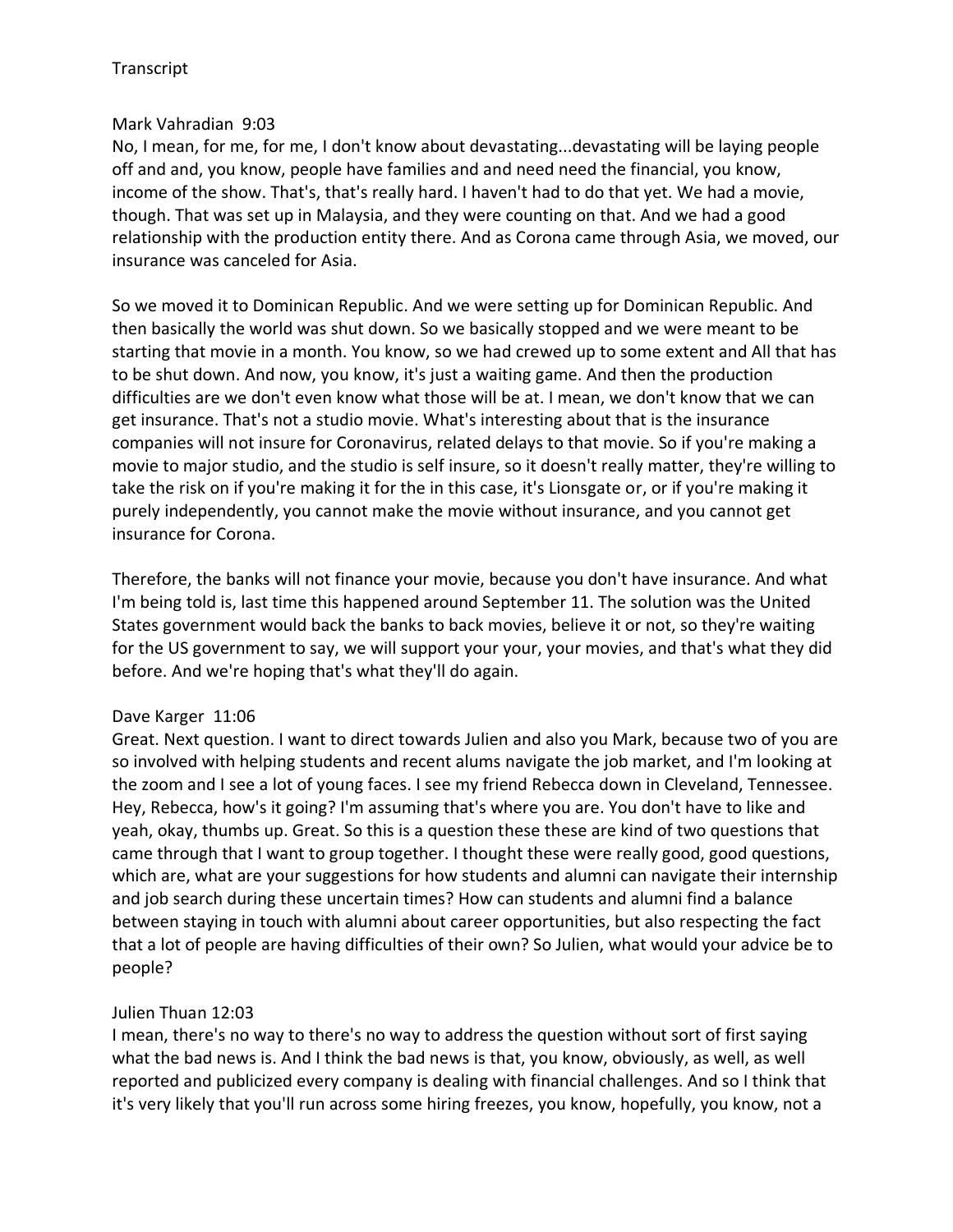lot of dramatic layoffs, although that some of that stuff's gonna happen as well. And, you know, so the tone of every conversation, the tone of every, you know, kind of submission of resume or, you know, or request to have information is, is layered with that. So, but in my mind, you know, you kind of have to dismiss that and say, What is the good news, and the good news is, everybody else is in the same exact position, and this will end and then there will be lots of opportunity, again, and, you know, I think that one of the great things about being a Duke alum is that, you know, you are a very strong candidate, in many cases for a lot of these opportunities.

And so I think it's really about the approach. And in my mind, you want to find, you want to try to find your gateway alums who can, that you can, if you already know them, or if you already have a relationship, or you already touched base, maybe it's a good time to ask for, you know, a touch base, you know, and, and really ask for advice, or ask for referrals for a couple of other people that you might contact. And I think if they can open those doors, it makes those conversations a lot more productive. And I think it also disarms them so that people don't feel like you're going in saying, I need a job right now you're going in and saying I understand the situation. But I'm trying to further build my network, you know, for the time when it does make sense.

## Dave Karger 13:56

So would you say that people should kind of like, just hit pause right now. And because it's like, on one hand, you want to maintain the relationship, but you don't want to be like, why am I emailing someone now when they clearly don't have a job to offer, but then when the floodgates open, you don't want to be one of 100 people who's emailing the same person, like when the you know, when the world opens up, again, is the....

# Julien Thuan 14:16

I would just I would just take I mean, I come from my general philosophy is there are no real secrets. So if you're calling somebody and not saying I'm calling you to maintain my relationship, there's this unspoken thing. So you might as well just say it, you know, in your email, say, I know that things are weird. If you are available or have any time the next couple of weeks. I'd love to just touch base. And I think that that makes it easier if if someone says no, I can't do it, or if they don't respond, that's okay. I just think you cast your net with, you know, as many people as you feel comfortable doing that with.

And again, if you find certain people that you've already established a relationship with, that's a great place to start because a lot of those people will open doors for you. They'll have a greater sense of tone and of where people stand in terms of that person. process, I know that certain recruiters that we have, you know, still maintain those conversations and still try to keep, you know, they're still open to discussing and vetting candidates, even though they don't have as much to offer in this particular moment. But I think we all operate, you know, aside from the personal, you know, experiences and struggles that everyone's dealing with and the realities of the economic situation. I think everyone operates with the belief that, you know, we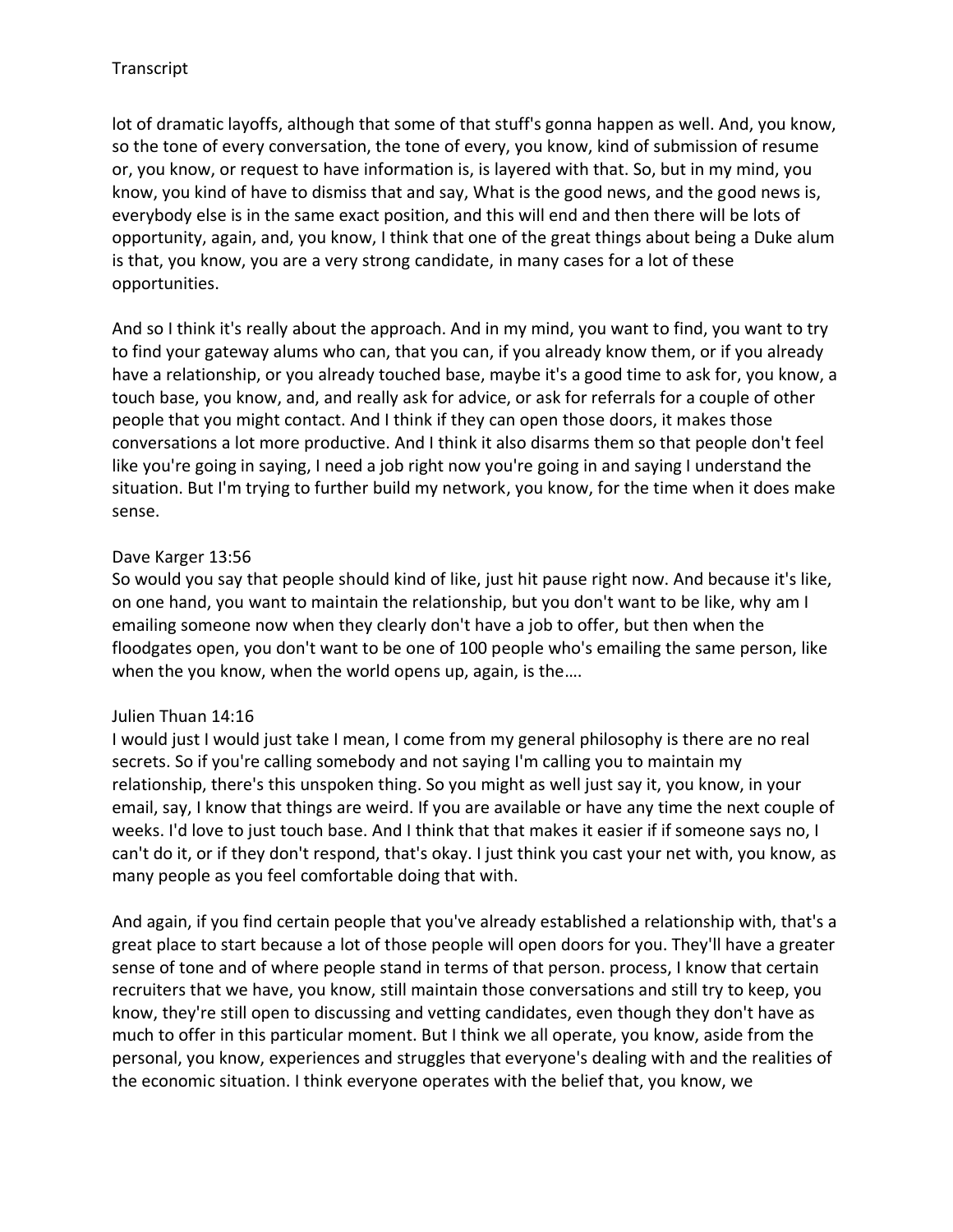opportunity on the other side of this. So most of the for thinking people that you encounter should be open to having conversations, I would, I would assume. Dave Karger 15:39 Mark, how about you?

#### Mark Vahradian 15:40

Yeah, I mean, it for sure Dave, the, the idea that you would come graduate in May, and come out here and get a job in June, I think is probably unlikely at the moment, just because there are, you know, there will be contractions, people will be laid off there, there isn't as much to do right now. That being said, when the doors open, it's going to be a rush to, you know, to catch up. I mean, from the production side, from movie side, we're already jocking to hire, or to hold crew members, because we know, the minute it's authorized, there's going to be 100 movies that will are trying to launch at the same time. So you have to be prepared to immediately jump on it, the minute those doors have been, I mean, like leave that afternoon when they say, you know, the president today said there's three stages to the reopening when they hit stage three, and the gyms dump, and you better be be out here, because shits gonna happen.

And so I would, I would stay very alert. In terms of internships, we are hiring interns. Now, all the time, we do zooms with our interns, part of our intern program is educational, and, and, and we lecture and all that we do that on zoom. Now, most of the work that interns do is reading scripts, writing up analysis of scripts, I might I actually think that interns might have a better chance for face to face time now than they had than they had when they're in the office, because I'm not in the office that much. But if but I'm on zoom all the time. And I'd say take advantage of that what Julian, you know said is right, like this is a time I'm getting outreach from all kinds of people, from agents who want me to talk to directors, or meet actors or people that I never would have had time to have an in-person meeting with on zoom. And I think the same thing will be true for people, you know, looking to come into the business, we're now so after two or three weeks of this, so adjusted to this, I get on with people face to face that I've never, you know, met before. And we have great conversations and I come out of those conversations, as opposed to a phone call, I come out feeling like I know them a little bit more. And you know, and you get a sense of somebody's personality and their vibe and their energy and all that. And so that side of it's been good.

But for internships, I'd say apply as always, I think everybody's still gonna hire interns, you know, you won't you'll you'll get to avoid the coffee runs and all of that stuff. And you'll get hopefully, all the benefits of reading and learning, you know, about how decisions are made on material and things like that. And I would say that, you know, again, this question depends a little bit on what you're trying to do. If you want to be an actor, you can't really be an actor right now, if you want to be a director, you can't really be a director, nothing's being made. If you want to be a writer, you can write all day long, right? I mean, that's something your life has not been changed change at all, by any of this. And you know, if you want to be a producer, or if you want to, you know, be an agent or whatever, you know, you have the problems that we talked about, but I would, I would say you know, I'm ranting a little bit here but I would say prepare yourself now for very quick entry into this business and I think I gave me a list of that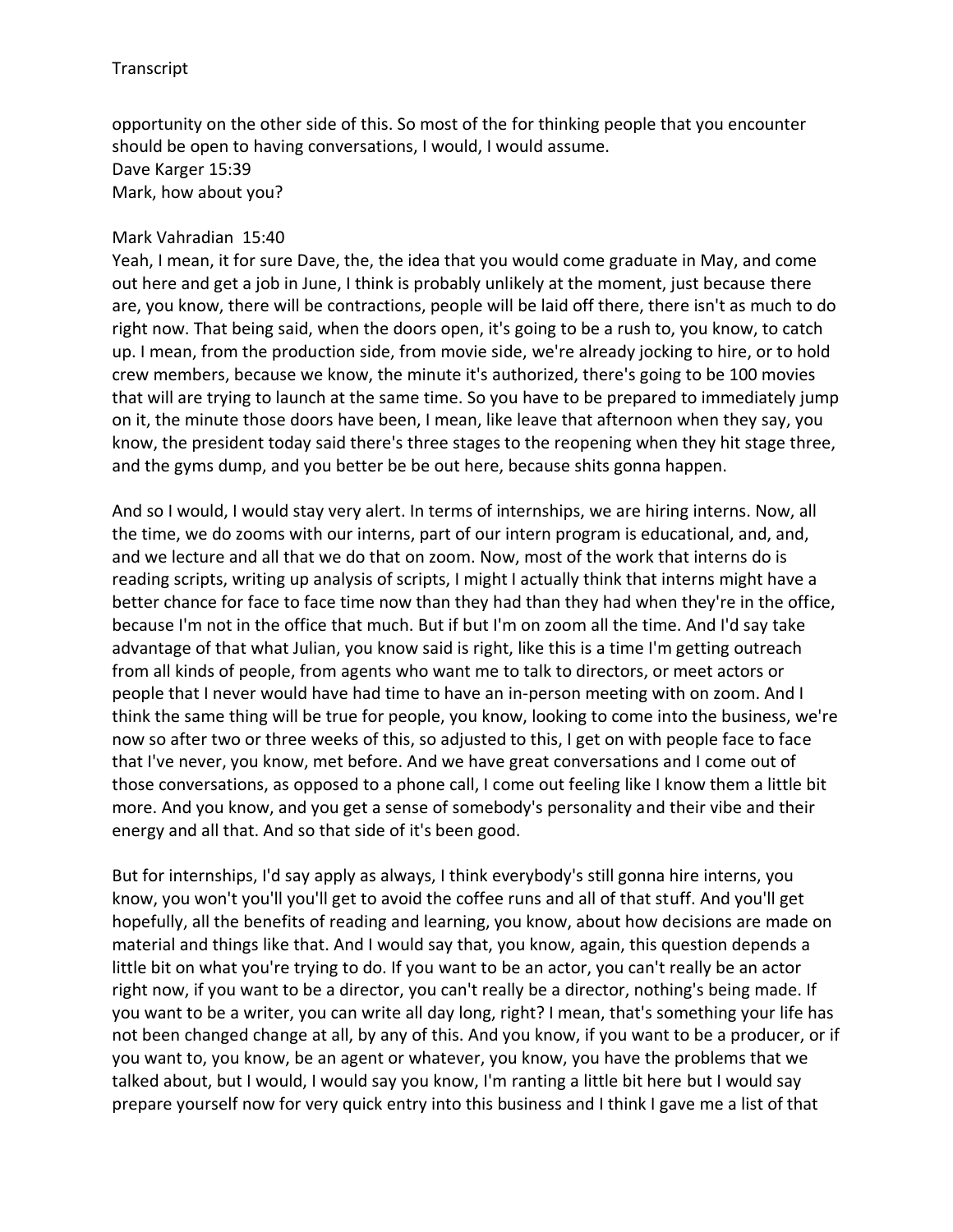we give out to our insurance called Welcome to Hollywood which will be posted somewhere. Amy I can't remember were on the lounge or something.

Basically, list the books you should read that will get you up to speed the the blogs and websites that you should be looking at every day and trade magazines and basically all the ways that you should be prepared when you walk in the door here so if you're competing with with a lot of people, when the door is open, you better be very very well prepared. You better know who everybody is. You better know what's been happening in the business. You better be reading this stuff every day. And and come out here ready, ready to go.

### Dave Karger 19:57

Incidentally, Amy put all of our emails in the chat. So, you know, feel free to take a note of those. And she's also she, you've already just let us know that it's in the DEMAN Lounge but what you're talking about, Okay, see, look at you, Amy always on the ball. Here's a question for Robb and Geeta, because you guys are like the, what I call the creators here of the group. The question is, many of you have directed your own shows, written script started your own companies, what's your advice for students and alumni, trying to spearhead their own creative projects right now, Robb?

### Robb Chavis 20:31

Like Mark just said, writers, right, and writers can be writing right now. So my show wrapped up about a month ago. Since then, I finished up a feature that I was working on for a while I've pitched and tried to sell a show, I'm trying to get people to read a show that I finished up, you know, a couple of months ago, and I'm trying to come up with new projects right now to keep going. So if you're a writer, it's a self-driven hustle business, and you have to keep writing like you, you know, hopefully, it's something that you're in love with. That's the only way I can get through anything. But your ability to not stay on that one thing that you're in love with and not be willing to like jump to the next thing. And the next thing is what keeps you writing like, it's it's not a linear business where something ends, and there's something standing there waiting for you, you've always got to have three or four things, hopefully, kind of cooking in various stages of completion so that hopefully you can go from vine to vine as things go away.

So you know, right now on writing. As far as like in this specific situation, you know, the the place that it gets a little unsure is normally my writers room would ramp back up either at the end of May or early June. And I think that's what we're planning on doing. But not knowing when we'll go into production. Like right now there, let the writers go. And we'll hopefully I'll be together on a zoom or something to get things going. But nobody knows when they're gonna let 100 and 150 peoples stand on a soundstage and work together again. So we're, we could hit a wall at episode five, or six, where the studio says everybody go home, until we can kind of see what this is and know when you know, when we're gonna actually shoot something. And when we're actually going to put something that we can get on film and put on television. So that's out there right now, it feels a little bit further out there, because we wouldn't start shooting anything until probably August, September.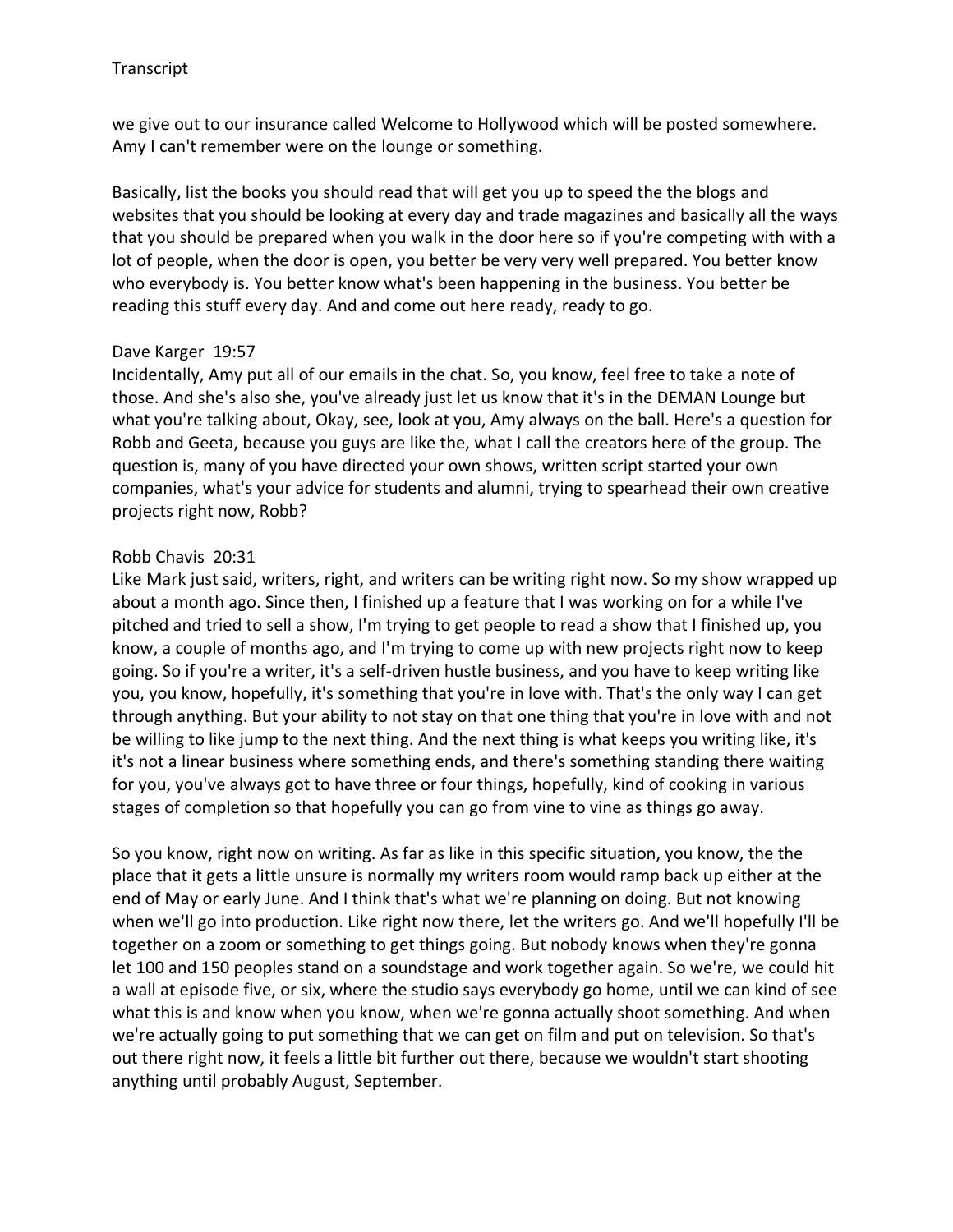Anyway. So you know, we haven't missed that goal yet. But that's definitely in the back of my mind as far as what I'll actually be able to do. But in the meantime, I'm just writing, you know, the thing that I hate is that usually now when I'm off, I'm going out to meet all the other writers that I've worked with before people I've never met with, I always push all of my meetings. So this window to be like, I'm super busy, but like in April, we'll hang out. And like none of that is happening at all. A little bit behind on my networking and stuff. But um, but I'm writing my butt off.

Dave Karger 23:08 Geeta, how about you?

#### Geeta Patel 23:10

Um, you know, there's, there's a quarantine answer to this question and a non quarantine answer. I think in the situation of us being you know, stopped. I am working because I'm a writer, director, I have been wanting for now, four or five years, I've just been like, Oh, I want to go back to my independent roots. I love independent film, I want to, you know, pull my scripts out that I wrote, I want to make those films and I have not done it in four or five years, I've been, you know, doing gigs and working for other people's ideas. And so what I'm doing right now is I pulled out those scripts, I have been working on them reading them going through story, you know, going back to my notes. I don't know if anyone else on this panel has this. But I never am an expert at story. I'm constantly going back to three act structure.

You know, protagonists, arcs. I mean, I'm constantly re educating myself. And so I think that's something that everyone can do. Whether you're a writer, director, producer, story is so important to our jobs, actors. You need to understand how to arc your character how to arc a scene. These are things that you don't learn overnight. These are things that I think is, you know, these are ongoing education that I believe go on throughout our careers no matter how old we get. So that's something that I always do, even when I'm stopped. And I encourage everyone to do that right now. You know, look at the shows you love. The films you love, analyze them understand why they were built the way they were built, they will affect everyone's jobs. Think about you know, if you read a script, and then after that, you we you watch the film, don't watch the film yet ask yourself how would I approach the scene? How would I? If I was an actor when I was a writer, if I was a producer, what are the things that could happen? I mean, there's just so much about story. Worried that I think we don't spend enough time on we're also busy busy chasing these titles I want to be of this, I want to be that this is the foundation story.

So Mark has a list that he you know, he's given everybody for books and things like that I think that's really the way to go is self-study and I'm happy to also send out some books particularly for directing. But honestly, story a story you don't you know, to be any of these things. That's the heart of it. Um, other than that, I think outside of quarantine, if you have an idea for a project, or you have a story you want to tell you, there's two sides of me, the independent filmmaker and me. Having started there, I just did it, I had something I was passionate about. It was a story. It wasn't about being I didn't even know I didn't ever know that I was going to be a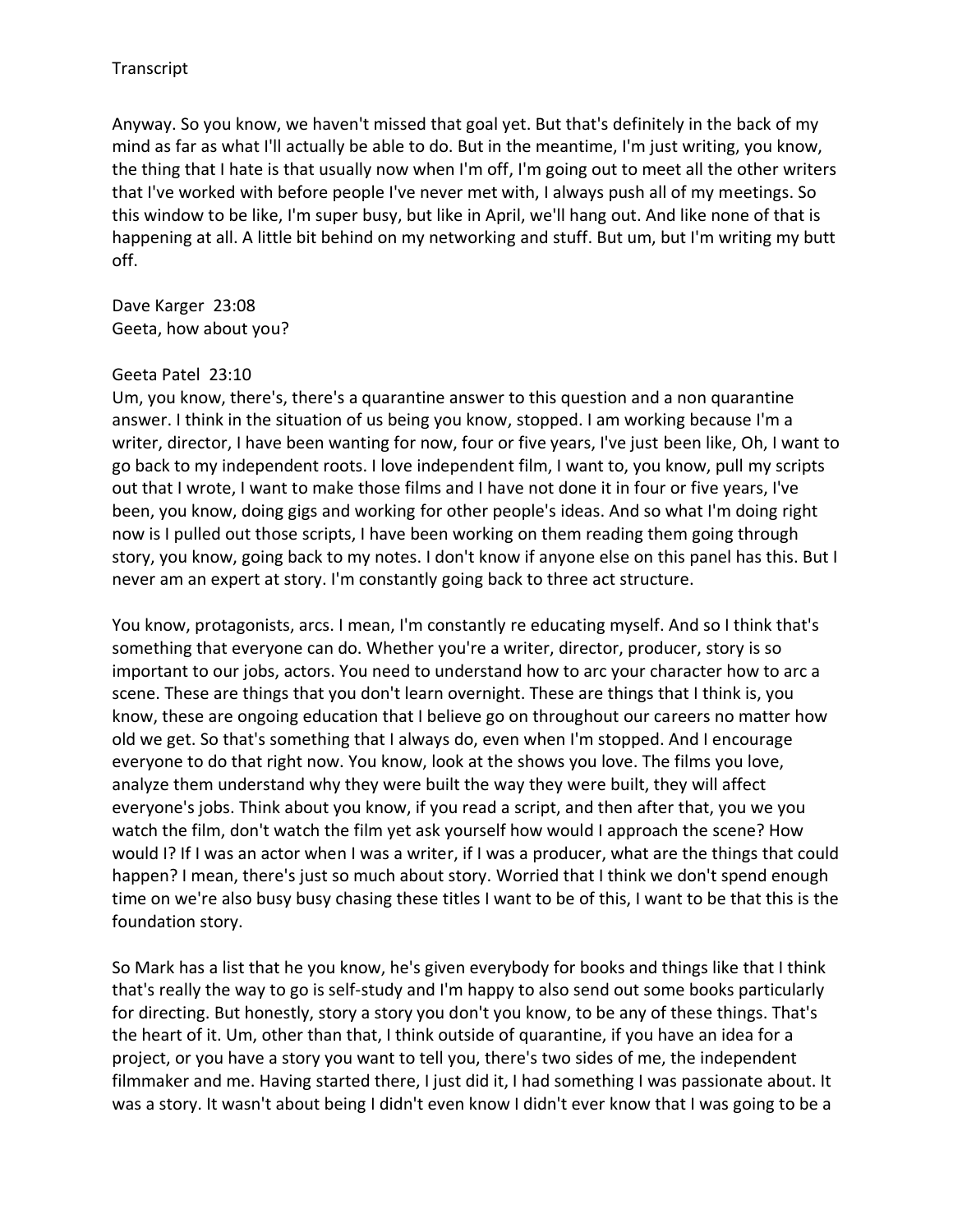director, I started just wanting to be a storyteller. I was in a writer's assistant, I was so insecure about my own ability, I didn't think I thought I was the biggest idiot in every room, I just thought everyone else was so talented. And then I fell in love with this story in a war zone, or these people were dying in this war. And I just wanted to cover it. And so that's what I did. I covered the war, I put it on my credit card, it took eight years Sundance funded it. Next thing you know, I'm in the Sundance labs, and I'm a director. So I think one thing is to just follow your heart, do what you love, don't worry about what you want to be just tell the stories you want to tell him that means you need the experience as a human being to have stories to tell. So I think that's one side of it. The second side of it, is, if you don't feel ready, or you don't have the resources to make something the way you want to make it if it's a big action film that mark would make, you know, then I would say take time to learn, go work for people and absorb. I worked as a writer's assistant for eight years. And those were the most amazing. Eight years, I learned so much. And so I think there's nothing wrong with that. Take your time. You don't need to just jump in and be it right away.

## Dave Karger 27:08

That's great. And I was thinking I've came across this video on Facebook that was shared by a friend of mine, maybe you guys have seen it. It's like there's this woman and she looks like she she's definitely acting two different parts. And maybe she wrote it and directed it. But it's this woman today. And she meets her cell from four months ago. Have you guys anyone seen us? And it's a conversation between her now and her four months ago and her now is telling her like this is what you like, it's really funny. I'll if I'll try to find it and and post it in. But it's hilarious. And I just thought Wow, how enterprising of this woman who clearly has aspirations to do something. And she took advantage of the fact that we're all at home. And she made this super fun, clever three-minute professional video that I'm assuming she did on her own. Alright, here's a question for our two twenty somethings, Jade and Chandler, the question is getting your foot in the door to work on a production is challenging. What advice do you have for students and alumni to break into the industry during this production freeze? Or just to break into the industry? in general? Whether it's production or? Or any part of it? What would you say, Jade?

## Jade Richard-Craven 28:17

Um, I mean, kind of piggyback off of the question earlier that Mark and Julien were answering, I would say, get in where you can. For me, I my first internship was in music supervision. And I had an interest in that, but that led to like a development internship the next summer. And I would say you never know, like, who you're going to meet. And in these times, like development is still going on, music is still going on, post production is still going on, and like physical production, is it so you're not going to come out here and be a PA, you know, in June, that's, that's just not gonna happen. But I think there are other ways that you could still get into a company that might not be your top choice, but it might lead to other opportunities.

## Dave Karger 29:01

I love that. And I mean, I can speak from my own experience, I never thought I didn't think I was gonna do journalism, or particularly television broadcast, I started as an intern at a PR firm, and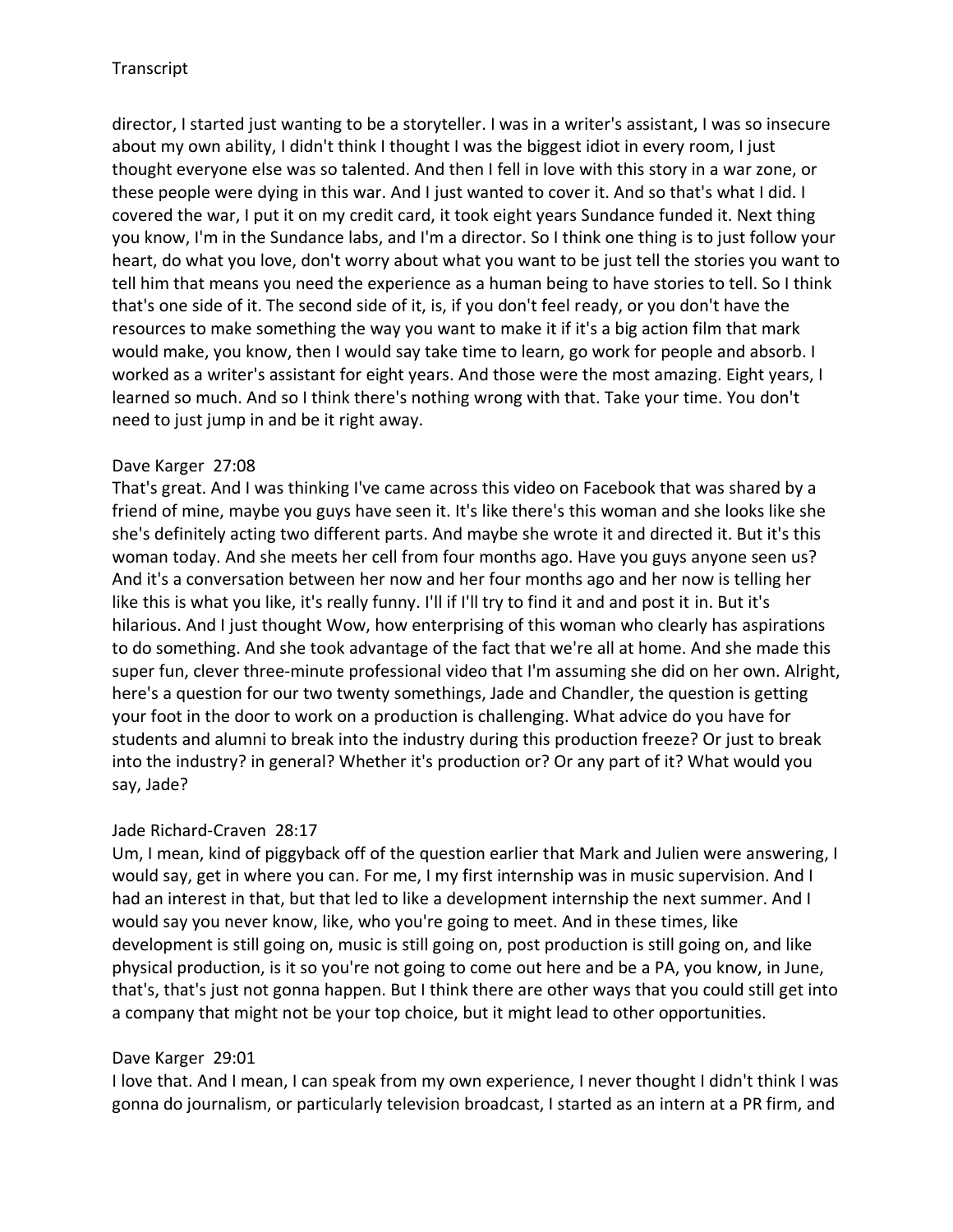then I interned because of that internship, I got an internship at MTV, I decided to try that in production and then decided to pivot to Entertainment Weekly, where I worked for 17 years, but without those other two internships, which quite frankly, were not that related to journalism, I still probably wouldn't have gotten into Entertainment Weekly. So you don't you can have different kind of experiences that doesn't have to go on in a straight line. Basically. Chandler, How would you answer that question?

## Chandler Phillips 29:38

Yeah, um, what I really loved what Geeta said about you can take a moment to and you don't have to be it right now. And so I think that what this time has showed us in all industries, it's like maybe this is a time to pause and really reflect and so I think that this moment with what everyone is saying can really be a time For you to see like, Who are the people that you want to talk to and not not this force relationship, but who someone whose mind that you just want to know more about these things that that are happening, that shared interest and passion. So I really encourage that of, of this won't be this might not be the time where it's like, Hey, can I get a job, but this can be a moment to really pick someone's brain apart and have this like, natural relationship that isn't necessarily forced. Because I think, again, this moment, has shown us the importance of human connection. And I think everyone who is getting reached out to now really appreciates that sort of authenticity, of, Hey, I just want to know you as a person in this time, now that we have some time. So emphasizing everything everyone has said, as well as that.

## Dave Karger 30:49

The next question that I want to first director Julien, and I get that, you know, Geeta, I had you on this question too, but and I feel like you touched on a little bit. So that's fine. If you don't want to say anything else. But you if something else comes to your mind, you should and the question is, what are a few productive things we can be doing during this quarantine that will help us gain experience and prepare us for creative industry? And get I loved your answer about, you know, studying scripts and film. So if you have anything else you want to add to that after Julien, you can but Julien, what would you say?

## Julien Thuan 31:18

I think, honestly, that was a great, a great way of looking at it, I think it's you know, the, I think it's a it is really important right now to take advantage of the time, you know, if your goal is to be in the entertainment industry, then market reference, really knowing who everyone is trying to understand how the how the business works, if you're interested in film, read a lot of books about studios or about agencies, or about the way in which film or television get made, there are a lot of great ones available. And they give an overview of the industry. And even though the names have changed a lot of the patterns of behavior and a lot of the existential questions, you know, that we face are the same, you know, the the problems were different, maybe it was video to DVD, or it was, you know, basically nothing to video.

But you know, now we deal with that with streaming, and we'll deal with something else tomorrow. And I think that getting inside of the minds of people who dealt with those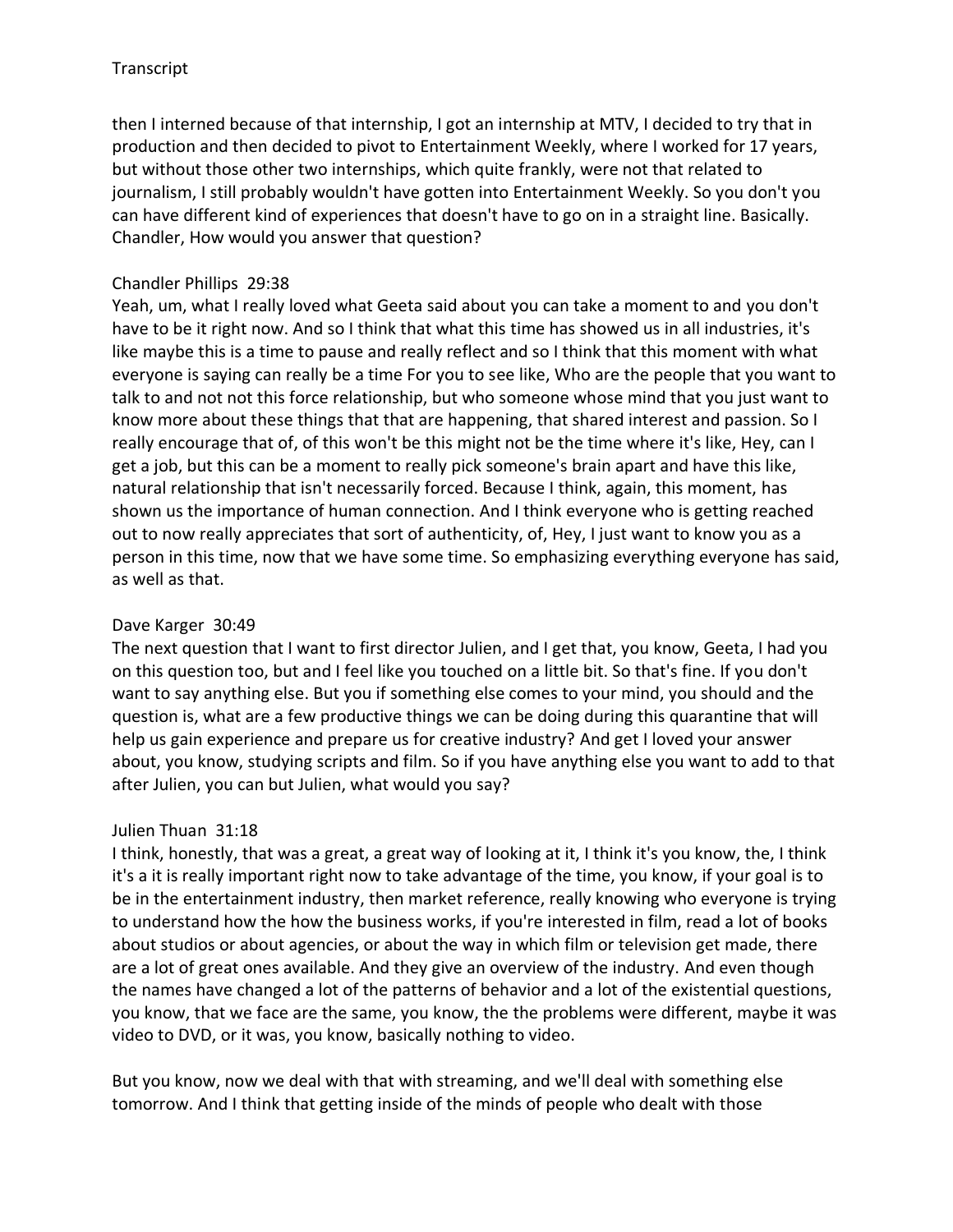transitions is really important. And understanding where the other opportunities are going to be, is really important. You know, every every one of these areas of the industry are sort of a matrix of puzzle, and it takes a long time to figure out how things work. It's very confusing, if you haven't sort of lived it. And to the degree that you can get some kind of a foundation.

It's helpful I, I interned at UTA the summer before my senior year. So I knew that I had a job when I went back senior year. And I really spent that entire time reading scripts, reading the trades, reading lots of books about the industry, trying really hard to understand what went on and then doing a lot of outreach to people, you know, in the industry at all levels. And I learned tons from assistance, you know, at the time, who would really give me tips of things to look at, or things to think about. I learned a lot by reading a lot of screenplays, and then comparing them to movies, I would take screenplays of movies that existed and then watch the movie at the same time and try to understand how they were structured and why and what worked and what didn't work.

And, and it's also a great opportunity to really look at the good stuff, watch the good movies, watch the good television shows, read the good, you know, books so that you can really identify the difference between a good thing and a bad thing. Because once you're really in the industry people an entry level people tend to throw you the worst problems, where there's the least, you know, the least likelihood of success or opportunity, once you've actually looked at it. So better to take advantage now of opportunities to really admire the highest level of execution in the craft and the you know, the biggest successes.

## Amy Gravitt 33:59

Can I add one thing? Sorry, yes, just for anybody who somehow this causes a detour, if you are planning on moving out to LA and starting in the industry right away, there are some of us on here who didn't do that. And I think that the experience that I had outside of the industry is very much responsible for how successful I am right now. And because I learned how to work and all of these jobs take a lot of work so there's something to be said for experience that you bring to LA that others might not have that distinguishes you from people. So while I think obviously foster your creative voices and your creative instincts always I think all people should but also know that other outside experience is valuable. So you know maybe go maybe you know don't be too Don't be discouraged if your path goes a little bit off track right now.

Dave Karger 34:59 Geeta, aything else you want to add?

### Geeta Patel 35:00

Yeah, a few things. One thing is just piggybacking off what Amy said, I was thinking, you know, these are the times I remember when I graduated Duke because I worked in finance for two years before I came out here. I just read about the world, I was constantly, I was so unhappy at my job. And wanting to be an artist, I just wanted to be a storyteller. But the funny thing is, I spend so much time just absorbing the world and reading about people's lives and stories. And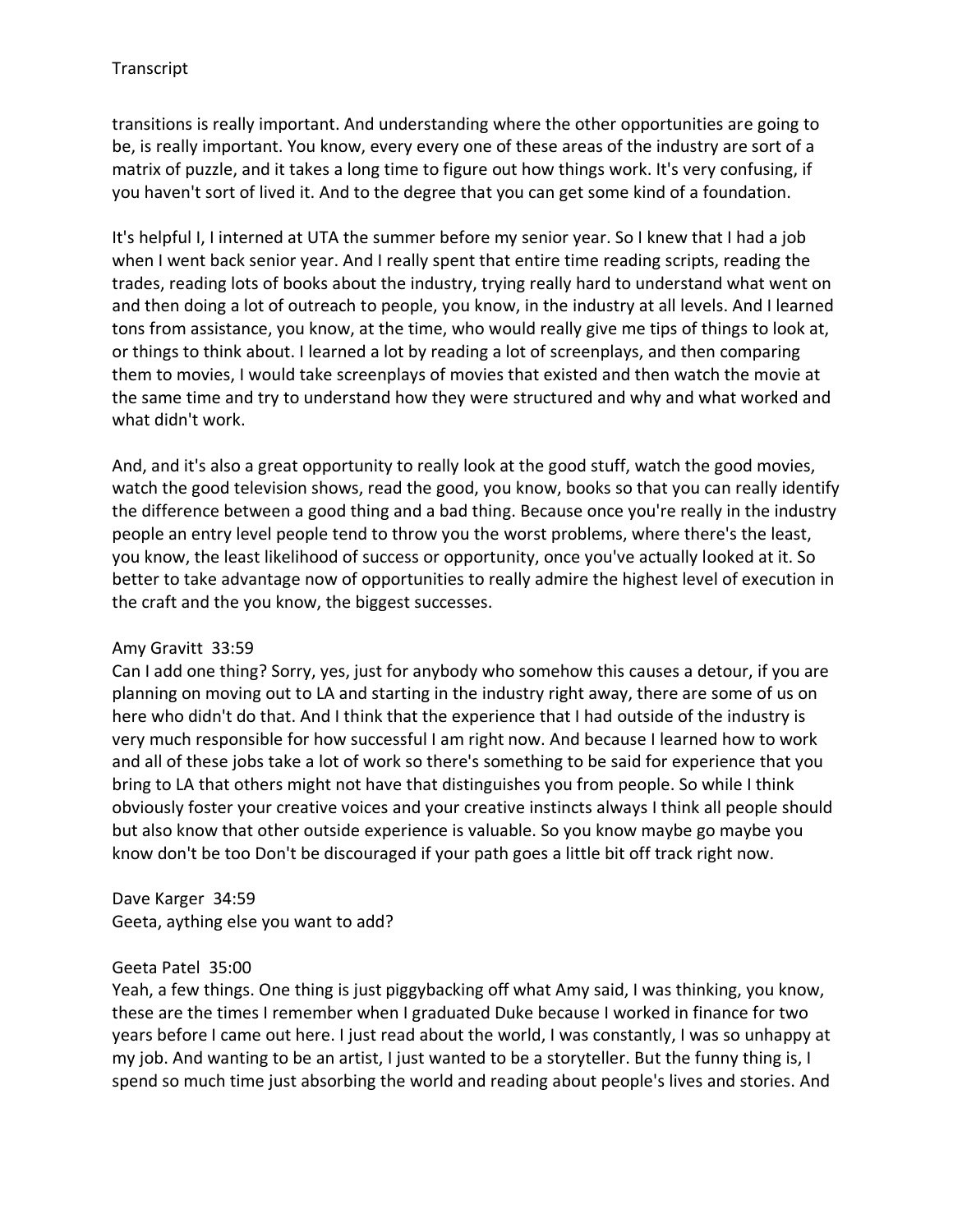that's I didn't do it on purpose. But that's what led me to my first project is I was completely and totally confused and fascinated by how wars happened.

And so it wasn't like, you know, again, it wasn't like, Oh, I want to be a director, it was just this, I think, you know, you bring to it who you are. The other thing is that there's a little trick for all you directors that are on here, I do this, I still do this, I will find a movie that I love. And I'll find the script online, and the movie will be you know, on Netflix or whatever. And I read the script. And after I read the script, I'll take one scene. And I would ask myself as a director, how would I how do I see the scene? How would I direct it? where, you know, where were the cameras be with the cameras be moving? I asked myself all these questions like, what if I had to direct it right now? How would I block it? You know, put people in places and then I would watch the scene on the film? And I won't watch you know, I'll make sure it's a film I don't know very well. That's a really great at least for me, it was a great exercise of just understanding why these incredible filmmakers do things the way they do them.

And the other The last thing I was gonna say is as far as writing and learning story and doing it you know, doing the kind of three act structure stuff that I was talking about, some of you might be like, Oh, I'm independent. I like the outside the box stuff. I'm, you know, I like to meander, I get you, I totally get it. I feel the same way. But the one beautiful thing about learning story and the strict tentpole for quadrant all these words you'll hear of commercial films is that you learn rules, and then you can break them. So I don't think you should shy away from that kind of stuff. Just because you might like films that are different.

## Dave Karger 37:22

Great. We've touched a little bit on this, but I want to ask the question more pointedly and this is for Robb, and for Amy? What books, movies or resources? Would you recommend that Duke students or young alums check out during this time either as a way to escape or to continue to develop? We've talked about this a little bit. But is there anything, Robr, that you want to give a shout out to or mention?

# Robb Chavis 37:42

Yeah, for sure. One of the things because I was a lawyer before becoming a writer, as I mentioned. And so coming out here, I was not going to do any more school. So my kind of my personal grad training was listening to podcast. So like, there's a one called The Writers Panel, which just goes in and interviews show runners and staff writers and people talking about how they broke into the business and what it's like to pitch and what it's like to be in a writers room. And I literally just listened to every single episode of that podcast, it's hearing stories, hearing all the different ways people interact, hearing challenges that they've had, hearing successes that they've had.

And just learning like everybody has been saying, learning the way the business works. And then as a comedy writer, I listened to a bunch of like just comedy podcasts of people having conversations and kind of understanding where people come from. As far as what you like, I mean, I've done a lot of the things that people have mentioned to as far as grabbing a TV script,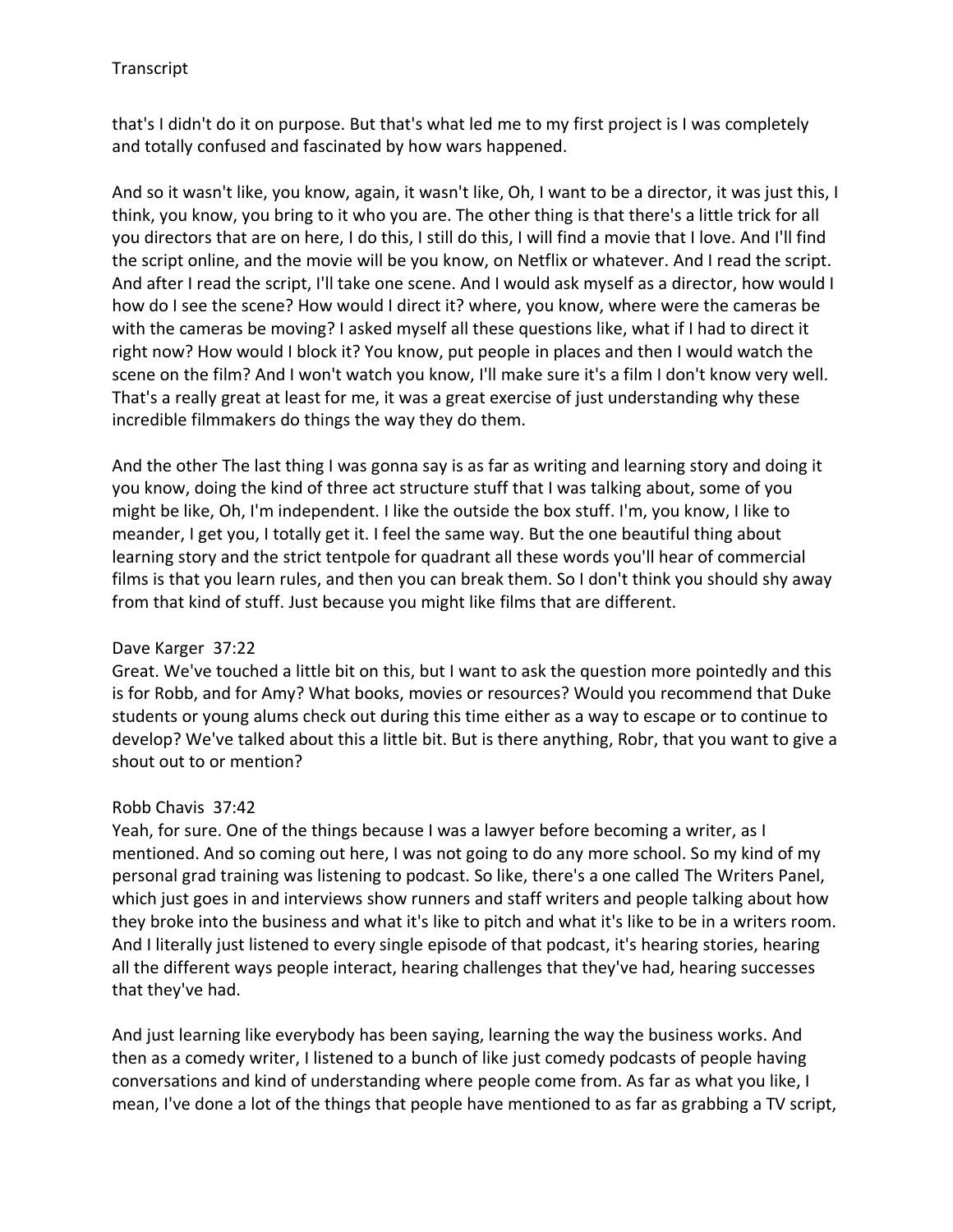having it in your lap while you watch the show, to see how those decisions got made. And actually, when I moved out here, just because I felt like I was always playing catch up. I used to try to watch like, every single comedy on television, like every single new pilot, everything that came on, so at least I knew what it was. And what I learned after about three years of doing that, is that I lost my sense of like taste. I'd like people say what do you like? And I say, well, I've watched everything. They're like, no, but what do you like? And I couldn't really answer it.

So I started like backing back out to say, what actually resonates with me why, like when you're watching something, figure out why you like it. Is it the actors? Is it the setup? Is it the story? Like what is it about it, that you actually like and appreciate because, you know, as a television writer, as you move up through the ranks, everything you do is just a decision. You have to decide what's funny, you have to decide what goes on the screen. You have to decide what makes a story work or what makes it not work and how to fix it is all decisions and having a sense of taste, knowing what's good and what's bad and what you like and what your sensibility is It's still something I'm very much working on. But that helps you drive towards something like you have an opinion, you have a voice, you have an identity. And for a writer that comes across on the page, just like right now, I've been reading a couple of my old things just to, you know, see where I came from, and what my next ideas are and things that I repeat and things that I do over and over again, because I'm talking to people trying to pitch things, trying to put myself in a position to sell something and thinking about how to best describe quickly, the way I do what I do and what it is that I do.

And you start to see patterns, if you work enough, and you start to write enough things, you start to see patterns in your own work. And ultimately, that's what you're selling, you're selling your ability, you walk into a room, you try to express yourself very clearly about who you are and where you came from. And the way you see the world and hopefully the person sitting across from you gets it quickly. They want to be a part of it. They want to work with you to do something. So you know, when you have all this time at home, and you're trapped with your family, like mine that like figure out where you came from, and what those stories are and the things that shaped you and why you see the world the way you do. And are you a person when you get pranked that gets mad easily or you laugh, like, I've been thinking about those things like just how like, what makes you tick, if you can figure those things out as a writer, that's how you sell yourself in a room. And when you're ultimately trying to make something. That's what has to come across to the people who you hope to make something with, so that they know that you are the right person to see that thing all the way through. So like, constantly look at yourself, figure out what you really like and that'll, that'll really help guide you through.

### Dave Karger 41:44

That's great. Amy, what would you say to that same question?

#### Amy Gravitt 41:45

Um, I would say well, one, I'm sure on Mark's list. He has the John August and Craig Mazin podcast Script Notes, one that I like to listen to. And beyond that, I actually go outside of the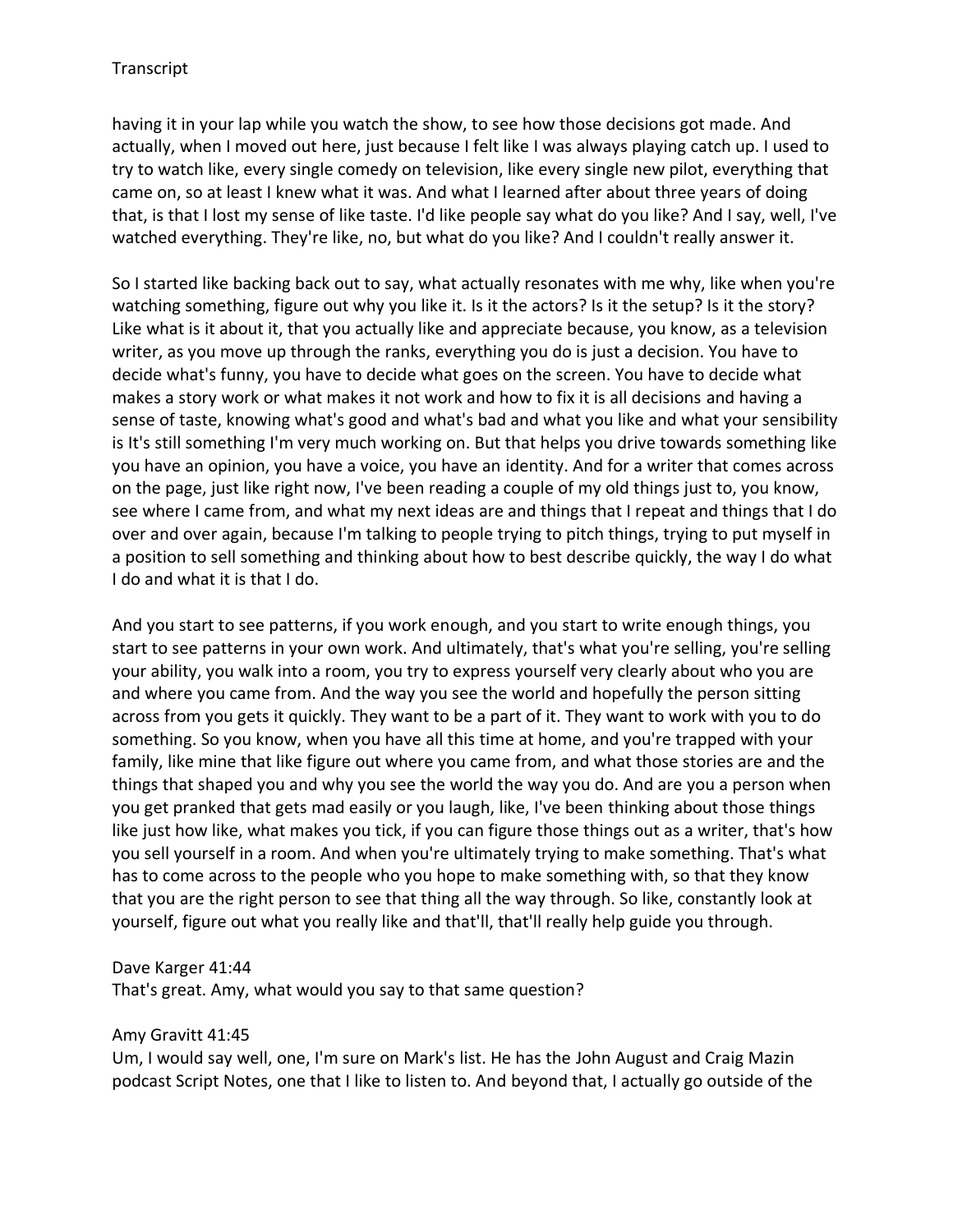scripted space, the comedy space for inspiration, because that's what I process for work and, and I'm a big believer in the Jane Kenyon, quote, "have good sentences in your ears."

So really, it's just any delicious writing that you can, you can pick up and consumes, you start to get the rhythms of different languages down, I think, especially help people who want a position like mine, where I'm dealing with different tones, and I'm dealing with different voices. And it's not necessarily about my voice so much as a larger slate of tones. Um, and then beyond that, just as far as like something that I picked up before, before quarantine was the big goodbye by Sam Watson, which is like a good classic Hollywood book about the making of Chinatown and trying to Tom doesn't have to be your favorite film to enjoy it. But that's been kind of my lighter, more delicious read at night. And then watch survivor with my family. Last night, it was good.

## Mark Vahradian 43:15

I would, I would join the Criterion Channel and you get classic movies and newer, more obscure movies. It's relatively cheap, 99 bucks a year, 10 bucks a month. And you know, you get the commentary, film comments, and there's nothing better than criterion movies to understand that how movies are made. There's literally nothing better. It's free or nearly free film school.

## Dave Karger 43:40

It's so true. I would 100% do that. Okay, here's a question that I want to still direct to Geeta and Jade. But now I want Robb, I want you to think about this one too. The question was, how difficult is it to make a stable income, pay the bills? Is it better to go straight into the entertainment industry and work your way up or to have a safer more kind of corporate job? And then kind of make your way in, you know, on the side? And I just I mean, there's no one path. But when you think about the way things are today, would you guys have a different answer to that than you normally would. So let's start with Geeta on that.

## Geeta Patel 44:19

Oh, this has been the heart of everything for so many years until just recently I come I was the first one born in America and my family and so my parents having this immigrant background and you know, things that you can read into it just you know, they didn't have a lot of money and they they did a lot to pay for me to go to Duke I was the first one to go in the US. It was a lot of a great responsibility I felt to make them proud and make money and wanting to be an artist is kind of the opposite of that for many, many years, if you're not lucky to be, you know, killing it right away. So when I started out I had no money. But I took this job in finance for two years, and I saved up. And then when I came to LA, I, you know, had a little bit saved up and had written all these letters to all these alarms, including Dave Parker. And one of those letters resulted in this assistant job that I got. And as I was working in assistant job, I got paid peanuts, I mean, very, very little and worked for free, most of the time doing all these, you know, internships and things.

So at a certain point, when I decided to be my own artist, and leave that security of some sort, it was a big step, because I knew that it's probably the feeling that a lot of you are feeling, you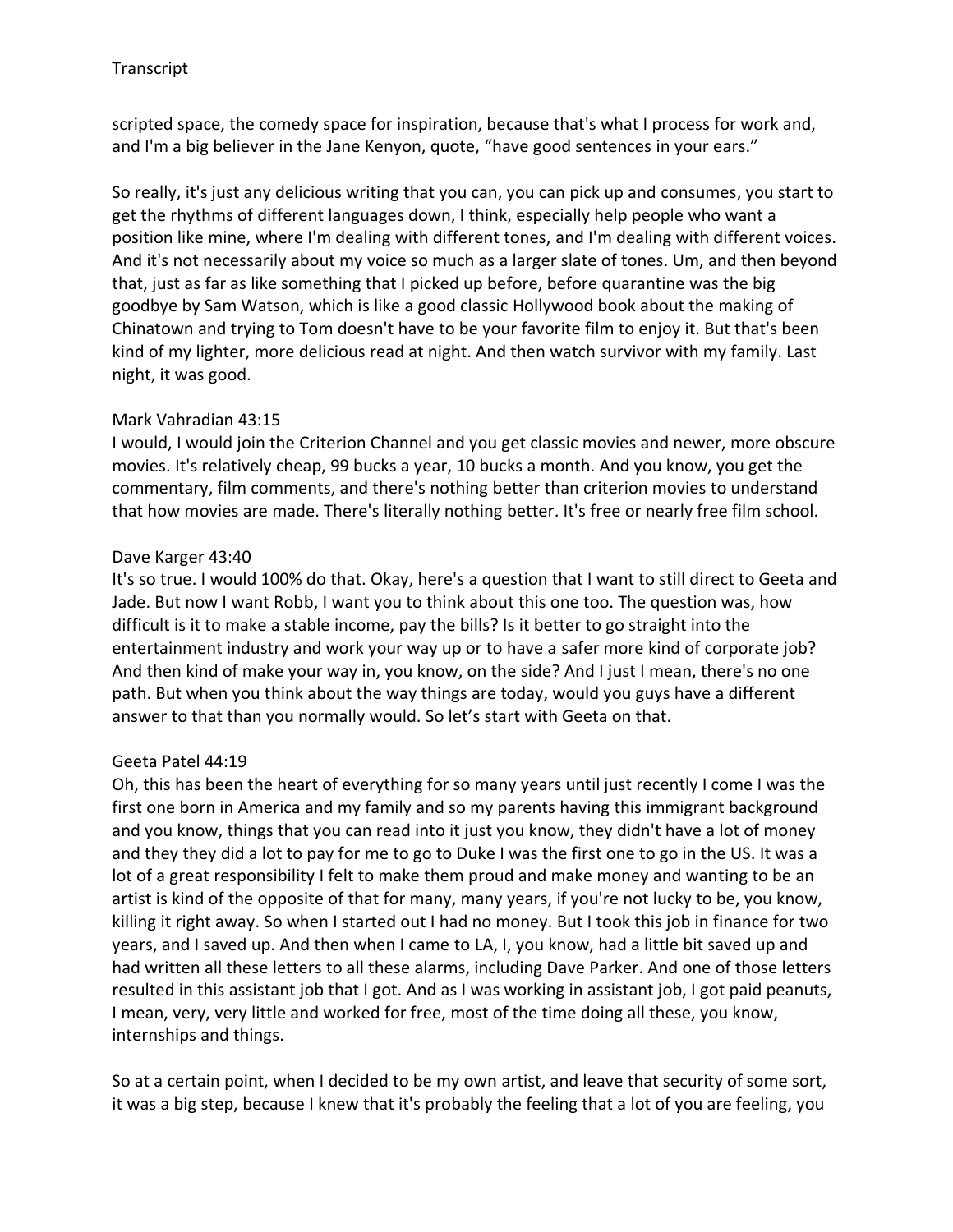know, if you don't have a job, and you're going to come out to LA, how are you going to pay the bills? How are you going to? Well, I'll tell you, um, there was no other there was no plan B, when I decided that I wanted that I couldn't live without storytelling. Nothing else was important to me, I became a secretary, I was doing temp jobs all over LA. And I was the happiest, because when I came home on the weekends, or after I saved up a little bit money, I take a few weeks off, I was telling stories in my room by myself writing, and I loved it. To me, that's success. And I've said this to some of you that I've spoken to offline. But you know, the biggest lesson I've learned and all of this because I was broke. Four and a half years ago, I had sold my car to finish my last film, I the biggest lesson I learned is that success is not being on this panel.

Success is not being this big director a big whatever. And success is not making money. Success is doing what you love. And you have that in your hands right now. So if you really, really love storytelling, then get a can of beans, and tell your stories because you will be happy. And that's at least how I feel my friends all had the big houses in the cars. And I went through that whole process of understanding. But that's what I've come to.

Dave Karger 47:08 Jade, how about you?

### Jade Richard-Craven 47:09

Yeah, I mean, I agree with so much of what Geeta just said, it's been like the constant struggle for me the past couple years, because I started as a writers, pa after college, and then I was a showrunners assistant. And then after season two of Luke Cage, I decided I didn't want to be getting people coffee and taking notes and doing all this stuff for a little bit because I wasn't writing. And so I was fortunate enough to become the Director of Development for my boss's own company. But I still don't know if I'm doing the right thing. And honestly, this whole thing has been a little bit of a gift to me, because I was going to go back and to look for assistant jobs. And now I don't have to do that. So it's like kind of a little bit of time for me to reflect and write. But all that to say, I still don't have some high paying job, I have a high title, I get to meet great people like Jen, Sophie from Amazon and Brian Grazer, people I never thought I would be in rooms with. And I get to sit in on pitches, which is invaluable as a writer.

So I think all this to say like get a job that also services what you want to do. Like if you could be a marketing assistant at NBC, I think that would be a great job, because that pays the bills, but then you could still write at night. I mean, some people would say just dive in, but I don't know. Yeah, what Rob, you would say to this, like, just be an assistant on a TV show and go up the ranks. But that didn't feel right to me. So I think you just have to follow what feels right and what like your finances allow?

### Dave Karger 48:49

Because the way you did it, Rob is so rare. Yeah. So what what's what's your advice?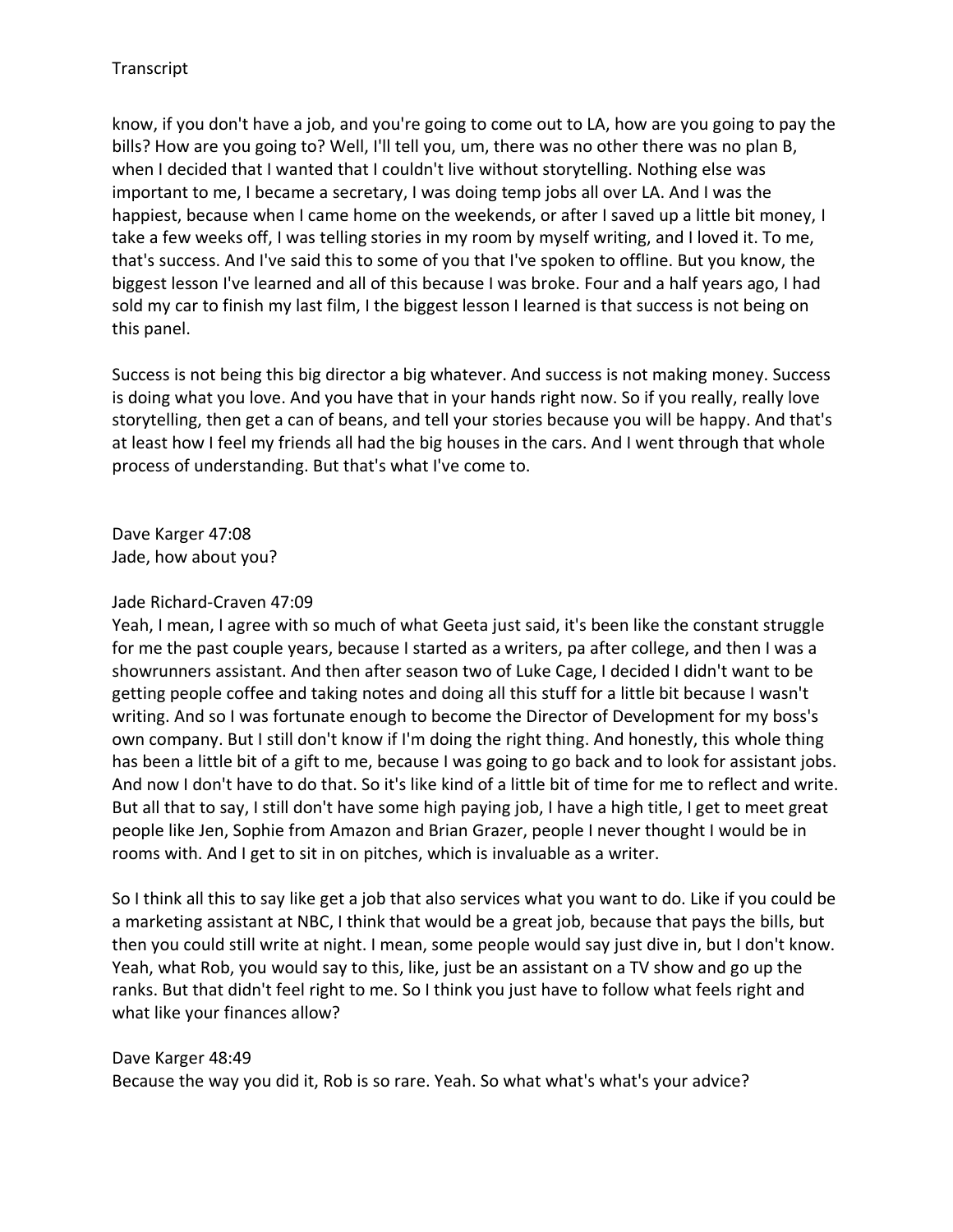## Robb Chavis 48:54

Um, so I had a completely other career and I was an advertising executive, I had saved up some money, and just kind of decided that this was the thing that I had to at least find out whether or not this was the, you know, my purpose, it felt like it could be and I had to go give it a shot.

Um, you know, the two things that I'll say is number one, I didn't realize how much of a hustle business this was, you know, coming from a place where I was the CEO of a good-sized advertising agency, I knew I wasn't going to be a great assistant. Like it just it would have come off of me like people would have just been like you are you are not the guy who's here to get us lunches every day. And I just knew that for me, I just had to hustle my way in through the side door. And I wasn't built for it honestly, like I was I was an executive who thought that my resume would open doors for me and very, very quickly in this town I realized that you have to build relationships. You have to know people you have to learn how to express yourself. You have to learn how to speak the language. out here. And that takes time. And I did it very, very quickly by most accounts.

But even now, it's still a constant struggle, like it's not easy, and it takes a long time, and you have to be willing to be in it for the long haul. And you have to love it. Because if you don't love it, it's hard if you're doing something, like if you're doing it, because you think it's gonna make you famous, and you can't wait to see your name someplace like it is not going to get you through. That is not what's going to keep you up at midnight writing a new script, or making you work every single weekend, to get the next thing out, like you will stop, you have to treat it as a full time job. I came out here and I started working 40 to 60 hours a day a week, just writing and pushing and like just treating it like it was a full time job.

And that's to me why it happened more quickly than many other people find is because I just refuse to stop pushing and I'm still pushing, I still am constantly trying to meet people and expand and find people I can partner with and like just push as much as I possibly can. So like it's LA is expensive. It's, you know, it's not the easiest place to feel like you're always winning. But like Geeta said, I've never woken up in the morning and thought that I didn't want to go to work that day, I wake up wanting to do what I do getting to sit in a room, a writers room is a 10 hour meeting, where you don't get to chill, you don't get to turn off and like not pay attention, you have to be on for 10 hours with your boss in the room every single day. And I walk into that environment ready to go. So like and that's winning.

And in for me, if I get to be a showrunner, which is what I want to do, the job only gets harder, and I only see my family less. And I only have less time to myself, like but that's what this is like, I have to tell these stories, I want to do this job. And you don't have to have that right now. Like live, figure out what makes you tick all of those things. So you have great stories to tell. But as you're pushing through it, like that's what gets you to a place of success.

## Dave Karger 52:20

That's great. Okay, with the last like two or three minutes we have left? Mark, I'll start with you as the elder statesman of the group here. Come on. You're gonna get you're going to get the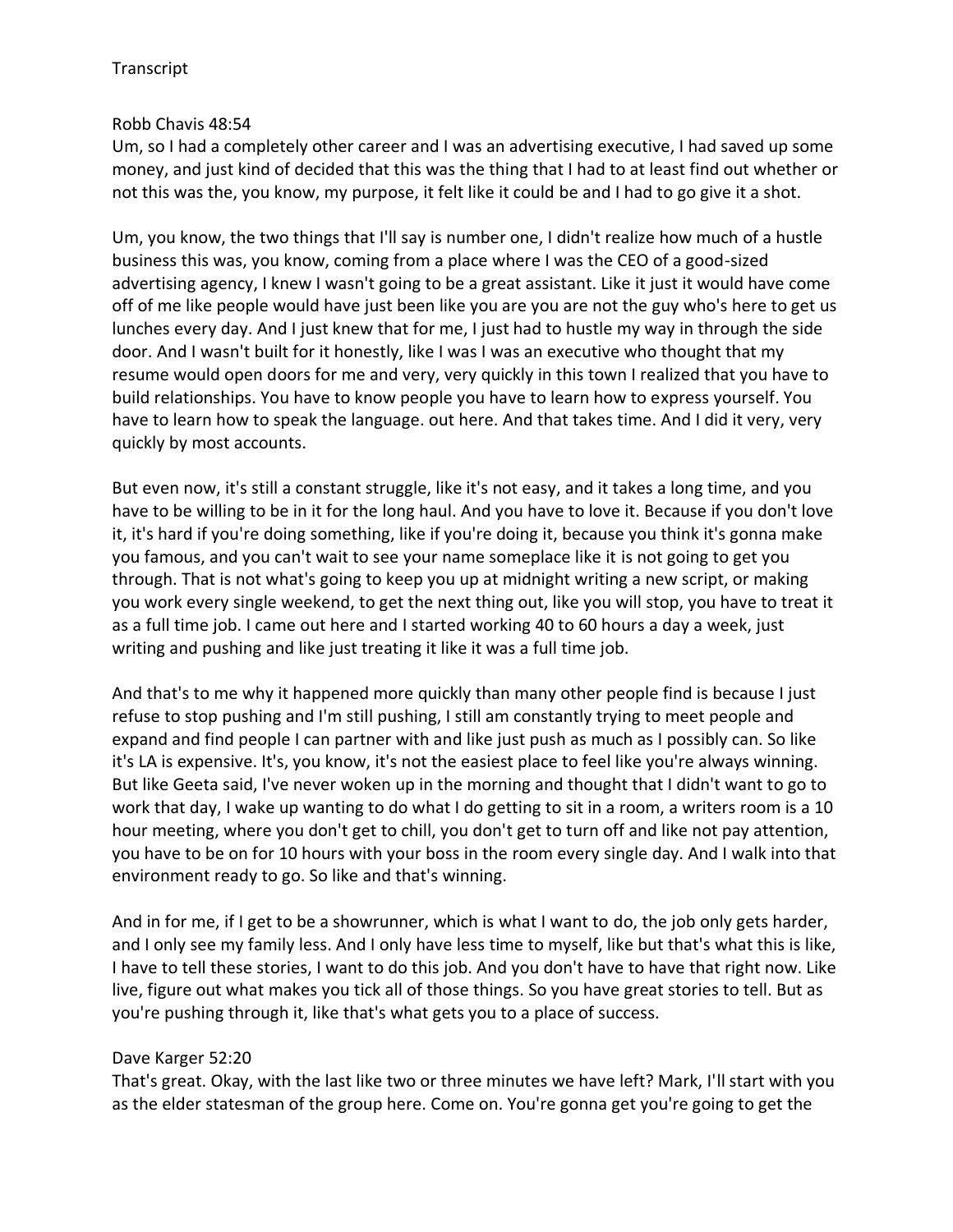overarching philosophical question, how do you think the impact of this pandemic is going to affect the future of the industry?

## Mark Vahradian

Well, it's obviously a lot of speculation now. But you know, there's two answers of the question. Technically, the answer is, Will movie theaters survive? Will people just be streaming and there will never be a theatrical experience? I don't think that will be the case. Although I think, you know, streaming is really the future. And there will always be a place in the world for seeing a movie in a communal way, with other people laughing together at a comedy being scared together for horror movies, certain movies need to be seen on 30 foot tall screens. You know, but I do think it is inevitable that most people will ultimately be watching their their stuff on on phones and on their TVs at home. The more interesting question, I guess is, what does this do to the kinds of stories people want to see when this is all said and done? And you, you know, you could go to history and see how, you know, major social and political events influenced the kinds of movies people want, Will people see, you know, stressful horror movies after they've been stressed by this event?

Maybe it could be cathartic, right to see a movie about some other kind of, you know, danger in the world, will they want something more uplifting? I mean, you have a lot of things colliding. Right now you have a presidential election, which will be bitter. And you'll you have this situation, which is also bitter. coming out the other side, I suspect, you know, people will be more open to thoughtful, philosophical, you know, more dramatic material. Maybe even on big screens, maybe you know, the way we think my movies, you have to think about what movie stars, what roles will they want to play? Are they going to want to be an Avenger? Are they going to want to examine what's just happened to all of us? And if that's the case, then, you know, you may be turning back to those criterions sort of movies, which I hope is the case because you know, those are the ones that have stuck with people for a lifetime. They've changed the course of people's lives, they've made them change careers, they've made them, you know, marry somebody, they didn't think they've married, they've changed. They've literally, this is literature.

This is storytelling. This is very influential stuff. It is. It's the biggest, you know, source of influence for the United States. As a country, I think it's important. And I and I'm, you know, so that the, you know, I believe, you know, theater theaters, and all that stuff will will survive, studios will survive, and, and all of that, but I think the more interesting hopefully change will be in the stories we tell.

# Dave Karger 55:45 Amy, how would you answer that same question, just to wrap us up?

## Amy Gravitt 55:46

Um, no, I have a lot of the same thoughts in the middle of something like this, obviously, you can't make some grand statement, you have to, there's a little bit of wait and see and certainly knowledge that things will change. You don't come out of an event like this without without